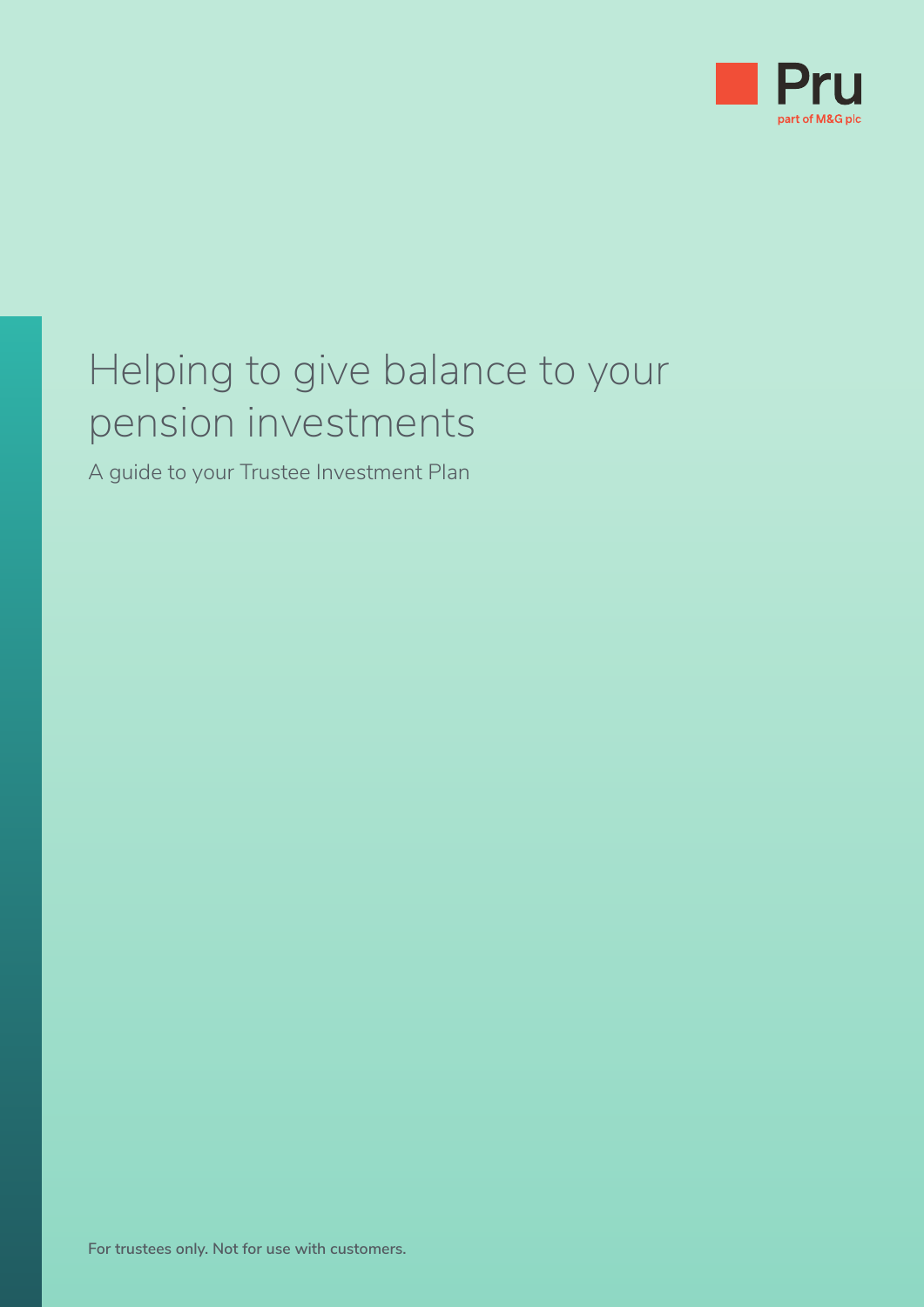| Introduction to Prudential's Trustee Investment Plan            | 3              |
|-----------------------------------------------------------------|----------------|
| What is a Trustee Investment Plan (TIP)?                        | 4              |
| How could a TIP help your investment and<br>retirement planning | 5              |
| Consider the impact of inflation                                | 6              |
| Investment choices to suit your needs                           | $\overline{7}$ |
| How your investment could grow                                  | 8              |
| The charges, costs and rewards                                  | 11             |
| Case Studies - How could a TIP help you?                        | 12             |
| During the lifetime of your Plan                                | 14             |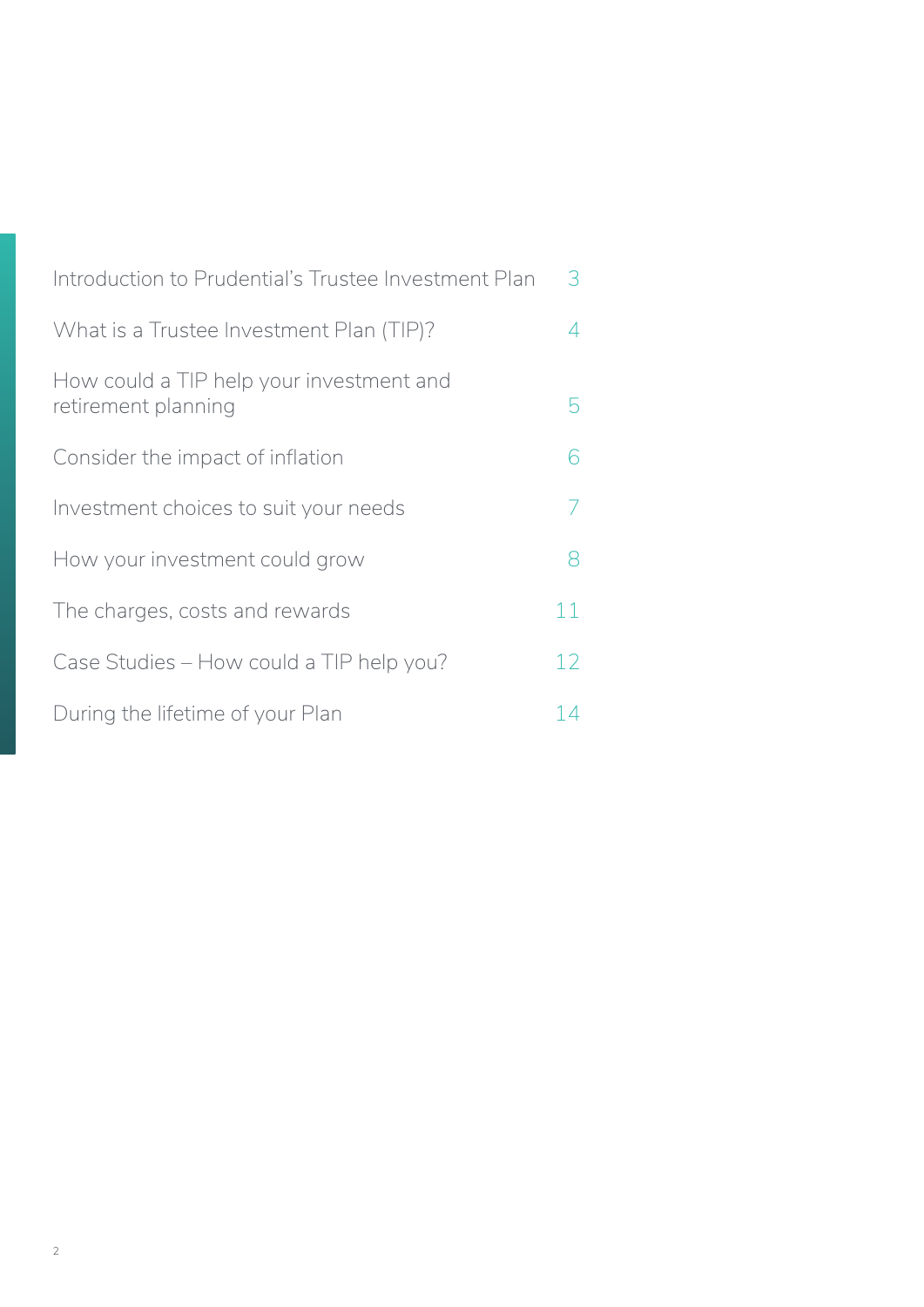## <span id="page-2-0"></span>Introduction to Prudential's Trustee Investment Plan

This guide will help to show you how Prudential's Trustee Investment Plan (TIP) could benefit you. You can access investment solutions which you cannot get directly through your Self Invested Personal Pension (SIPP) or Small Self Administered Schemes (SSAS).

## In your SSAS or SIPP you may have a range of investment choices open to you – In yo<br>inves<br>• Stoc

- Stocks and shares
- Property
- Collective investment schemes
- Structured products
- Bank deposit accounts

Your retirement portfolio may benefit from smoothed returns or balance which we can provide through our With-Profits Fund and PruFund Funds. We also offer some guarantee options for an additional charge through the PruFund Protected Funds. If you have a SIPP or SSAS you can only access these funds through Prudential's Trustee Investment Plan. New guarantees on PruFund are currently suspended as, under current market conditions, the cost of guarantees on PruFund means they would not offer value for money. New guarantees are currently suspended as, under current market conditions, the cost of guarantees means they would not offer value for money.

The value of any investment, and any income taken from it, can go down as well as up so your customer might not get back the amount they put in.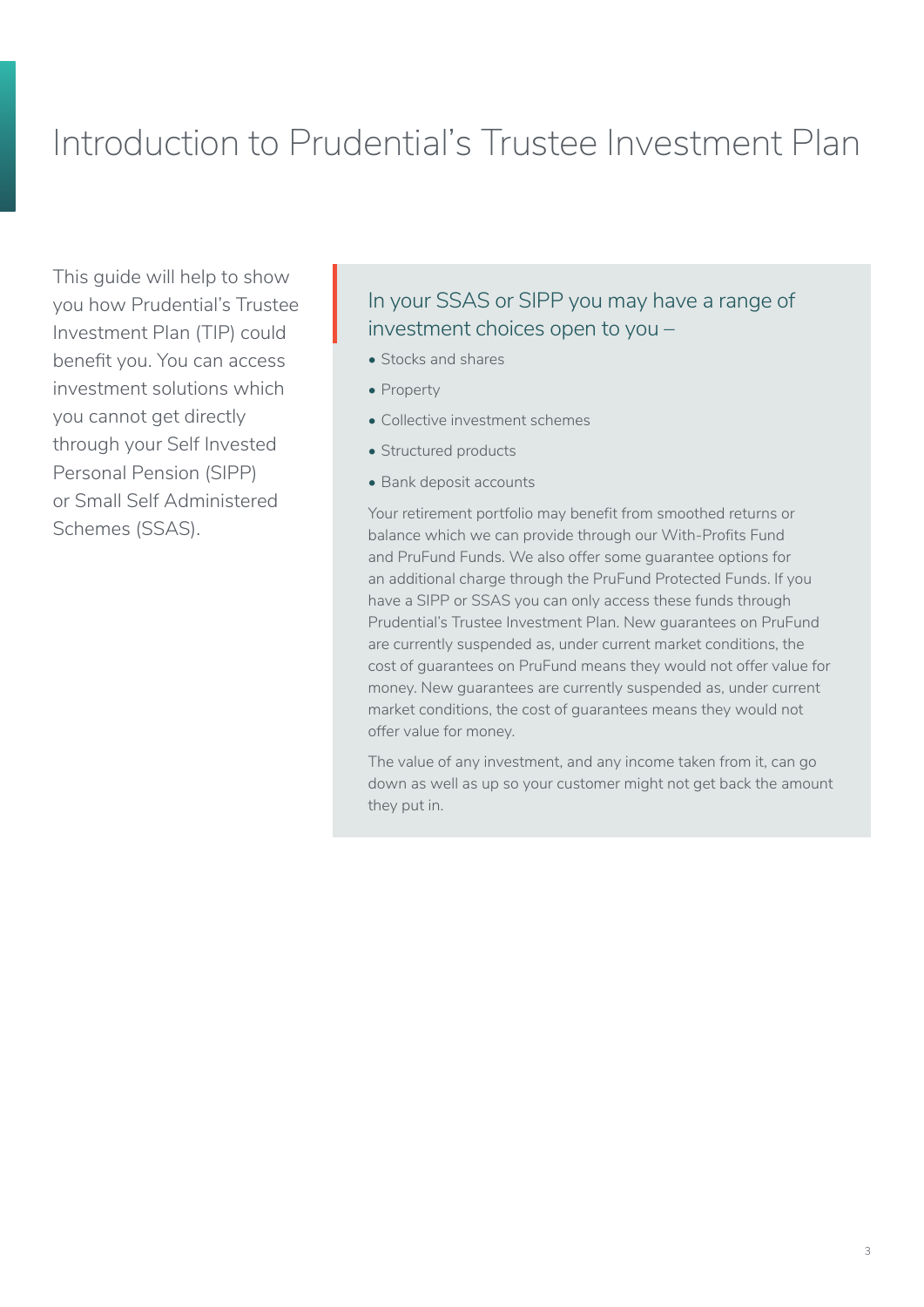## <span id="page-3-0"></span>What is a Trustee Investment Plan (TIP)?

A TIP is a single premium investment available to trustees of UK registered Occupational Pension Schemes and Self-Invested Personal Pension Schemes (SIPPs).

The minimum initial investment into our TIP is £20,000. The maximum investment is normally £1,000,000 although we may accept higher amounts on request. You can make additional investments of £10,000 or more which will be set up as separate plans.



The Plan offers access to a range of funds including our With-Profits Fund and the range of PruFund Funds. Regular and one off withdrawals can be taken from the Plan.

#### Setting up your TIP

Investments from SIPPs will be set up in your name – known as a 'member designated' plan. UK registered Occupational Pension Schemes can designate the plan to an individual member if they wish or can invest under the Pension Scheme name. You can only make the TIP member designated at the start of the plan on the application form.

There is no set investment term, so you can invest for as long as you require

\* New guarantees on PruFund are currently suspended as, under current market conditions, the cost of guarantees on PruFund means they would not offer value for money.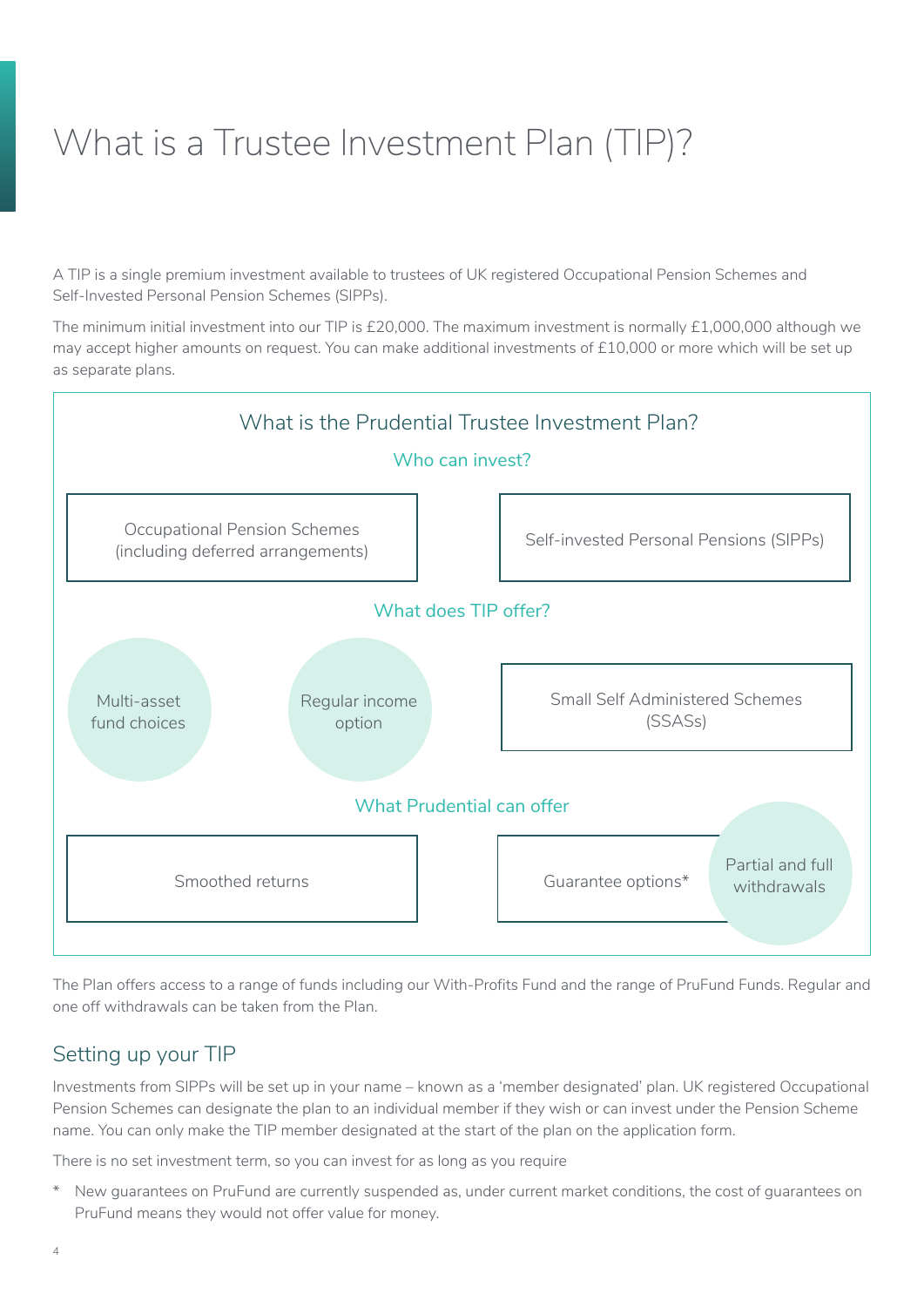## <span id="page-4-0"></span>How could a TIP help your investment and retirement planning

A TIP could help as you approach retirement by providing access to multi-asset funds which can help to reduce investment risk within your portfolio. If you want With-Profits based investments then you need access to these investments through an insurance contract, for example a TIP.

A TIP can provide income to help with:

- Scheme pension or income drawdown payments without having to sell or release funds from other assets held in the scheme
- Meeting loan repayments for assets held in the scheme
- Covering any ongoing costs and charges within the scheme



Any payments from TIP are paid to the pension scheme trustees to distribute in accordance with the rules of the scheme. Regular withdrawals can be taken monthly, quarterly, six-monthly or annually.

If the plan is invested in the With-Profits Fund regular withdrawals of up to 7.5% of the original investment can be made each year, starting from the first anniversary of the plan. Taking a partial withdrawal will proportionately reduce this limit as shown in the example opposite.

For plans not investing in the With-Profits Fund there's no limit on the amount of the regular withdrawal allowed each year, up to a maximum of the original investment. and withdrawals can start from as soon as one month of the plan commencing.

## **For example (for plans investing in the With-Profits Fund)**  $\left|\begin{array}{c} \phantom{-}FC \\ \phantom{-}FG \\ \phantom{-}W \\ \phantom{-}FG \end{array}\right|$

If an initial investment of £100,000 is made, then the maximum regular withdrawal is £7,500. If a partial withdrawal is taken of £50,000 then the maximum regular withdrawal will be reduced.

If the fund value had grown to £130,000 before the partial withdrawal is taken, then the new maximum regular withdrawal would be 80/130 x  $£7,500 = £4,615$ 

Any withdrawal or adviser charge taken from your plan will reduce its value. If the withdrawals, including adviser charges are more than any overall growth achieved, the value of your plan will reduce below the original level of capital invested.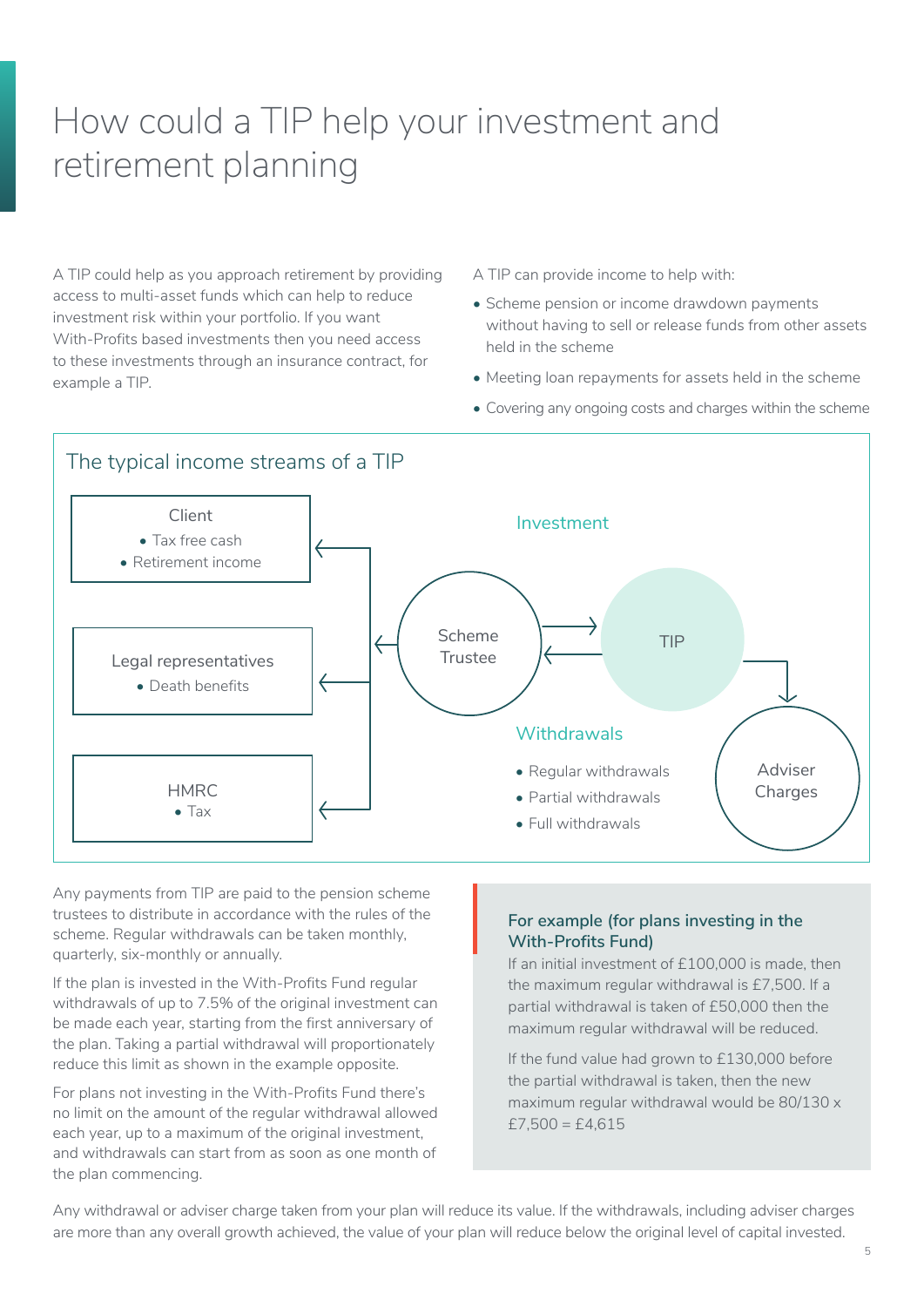## <span id="page-5-0"></span>Consider the impact of inflation

Cash holdings within SIPPs or Pension Schemes have been subject to falling interest rates and the level of returns now are often below the level of inflation. Interest rates on cash investments tend to follow the base rate – currently 0.5% at the time of writing.

If inflation of 2.5% is experienced for the next 20 years, for example, this would reduce the value of £100,000 to £61,030.

|                       | Todav    | After 5 vears | 10 years | 15 years | 20 years |
|-----------------------|----------|---------------|----------|----------|----------|
| 2.5% Annual Inflation | £100,000 | £88,390       | £78.120  | £69.050  | £61.030  |

Looking at this another way, after allowing for inflation at 2.5% each year, your £100,000 investment would need to be worth £128,000 in 10 years time (£163,000 if inflation is 5% each year), to maintain its value in real terms.

#### **Is there an alternative?**

If you are willing and able to take some risk with some or all of your money, and you accept investments can go down as well as up, there may be investment alternatives that could produce returns better than inflation over the medium to long term (5-10 years).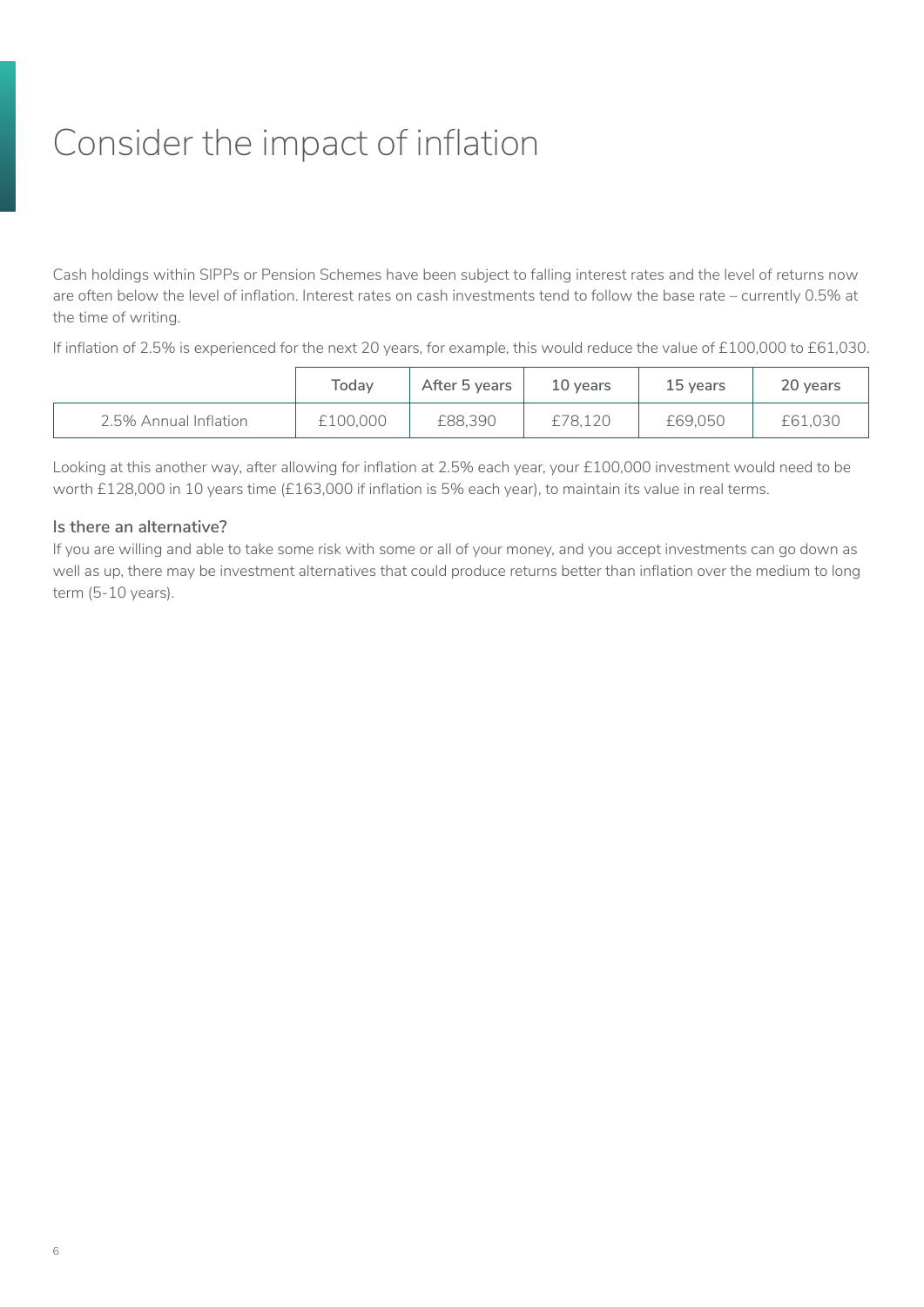## <span id="page-6-0"></span>Investment choices to suit your needs

#### Prudential Multi-Asset Funds

Our range of globally diversified Multi-Asset funds are managed by M&G Treasury & Investment Office (T&IO). They're a team of around 80 members, which includes economists, mathematicians and analysts who are specialists in different areas of the investment world. M&G T&IO manage £170 billion (30 June 2020) of our customers money through multi-asset funds. M&G T&IO provide the strategic asset allocation for the Risk Managed Passive range and they are managed by M&G Investment Management Ltd, part of the M&G Group.

A multi-asset fund typically invests in many different types of investments including UK and international shares (equities), cash, property, and fixed-interest securities such as corporate bonds. Each type of investment (asset class) has its own level of risk and return. By spreading your investment across different asset classes, it can help to reduce the extreme ups and downs that you get when investing in a single asset class. This is often referred to as asset allocation.

In our **Trustee Investment Plan fund** guide each fund is given a risk rating so you can decide with your Financial Adviser which type of fund is suitable for your needs.

When you start your Plan, you will need to select the funds you wish to invest in. Choosing which funds to invest in can be difficult. That's why we offer a broad range of funds which may suit your needs now and in the future.

#### Investment choices in the Trustee Investment Plan

#### PruFund Range of Funds **Additional Fund Choice**

#### Risk Managed PruFunds

- PruFund Risk Managed 1
- PruFund Risk Managed 2
- PruFund Risk Managed 3

#### PruFund Risk Managed 4

#### Other PruFunds

Growth

Cautious

Protected Growth\*\* Protected Cautious\*\*

• Please note the PruFund range of Funds are not directly accessible through external platforms or SIPP product wrappers

Risk Managed Passive range

Risk Managed Passive 1\*

*\* M&G Investment Management Ltd (MAGIM) part of the M&G Group, are the investment managers for the Risk Managed Passive range. They make the fund selections and asset allocations adjustments recommended by M&G T&IO.*

*\*\* New guarantees on PruFund are currently suspended as, under current market conditions, the cost of guarantees on PruFund means they would not offer value for money.*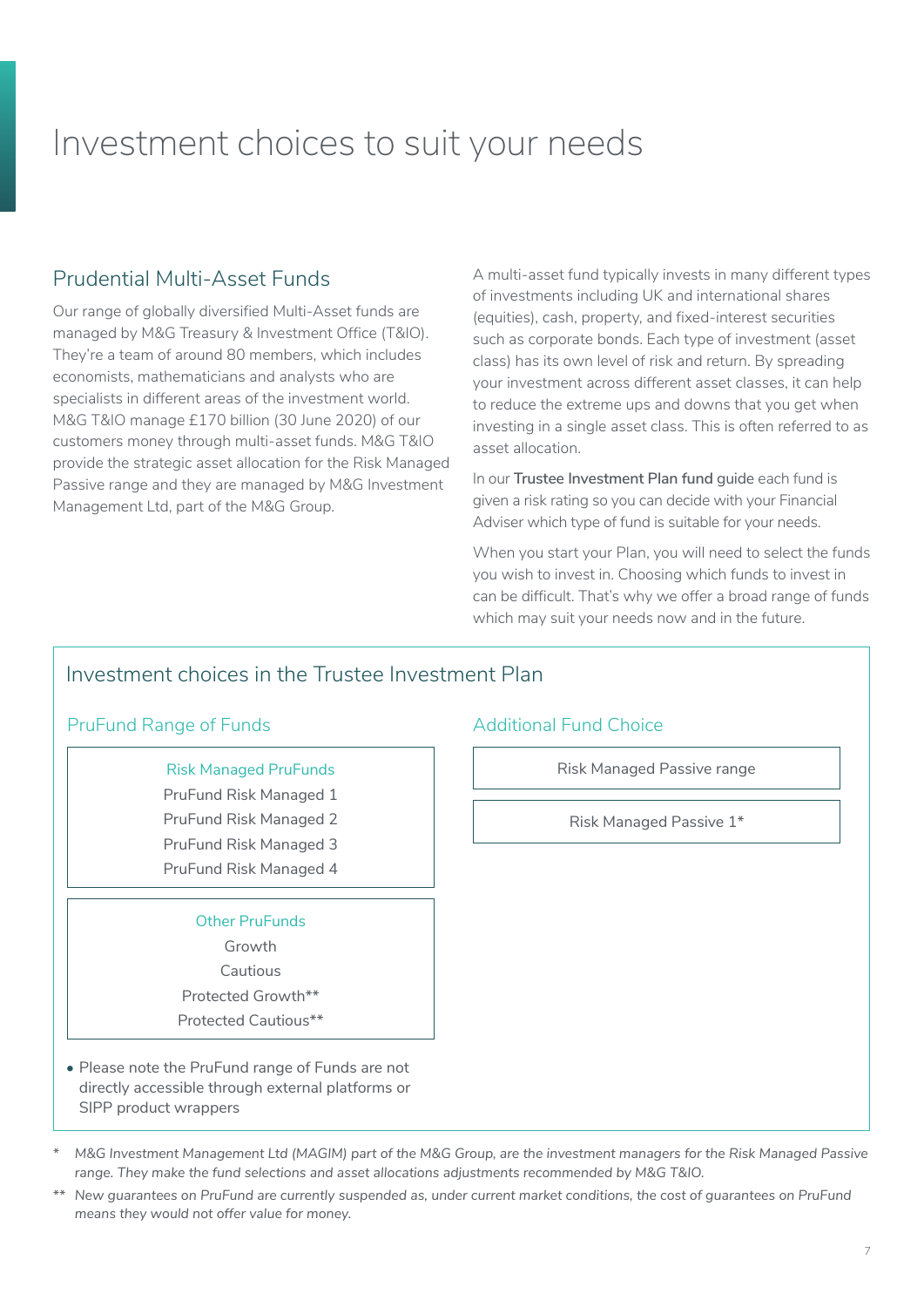## <span id="page-7-0"></span>How your investment could grow

By putting your money into chosen funds, and keeping your money with us over the medium to longer term (5-10 years), your money has the potential for growth. However, it's worth remembering as with any investment, the value of your plan may go down as well as up and you may get back less than has been invested.

Most funds are Investment-linked, which means they can go up and down on a daily basis in line with how the investments within the chosen fund perform. Each fund will have a different level of investment risk and potential reward.

Our PruFund Funds and With-Profits Fund invest in a wide range of assets. By investing in a range of assets, the Funds are less exposed to significant changes in the values of individual assets. So if the value of one asset is falling, then the value of another asset may be increasing. Of course, there could be times when all of the assets in the Funds are either rising or falling in value, depending on the market conditions at that time.

Our PruFund Funds and With-Profits Fund also aim to smooth some of the extreme ups and downs of short-term investment performance.

### PruFund Funds

PruFund funds aim to grow your money while giving you a smoothed investment experience.

The PruFund range of funds all invest in Prudential's With-Profits Fund, which is one of the largest With-Profits funds in the UK. However, there are differences across the range of PruFund funds in their objectives and mix of assets, and how PruFund delivers returns to investors when compared to other with-profits business, which means the returns received by investors will vary by fund choice. As a with-profits investment, PruFund funds are designed to spread risk by investing in a range of different asset types.

The PruFund funds have an established smoothing process which aims to provide you with some protection from the extreme short terms ups and downs of the markets.

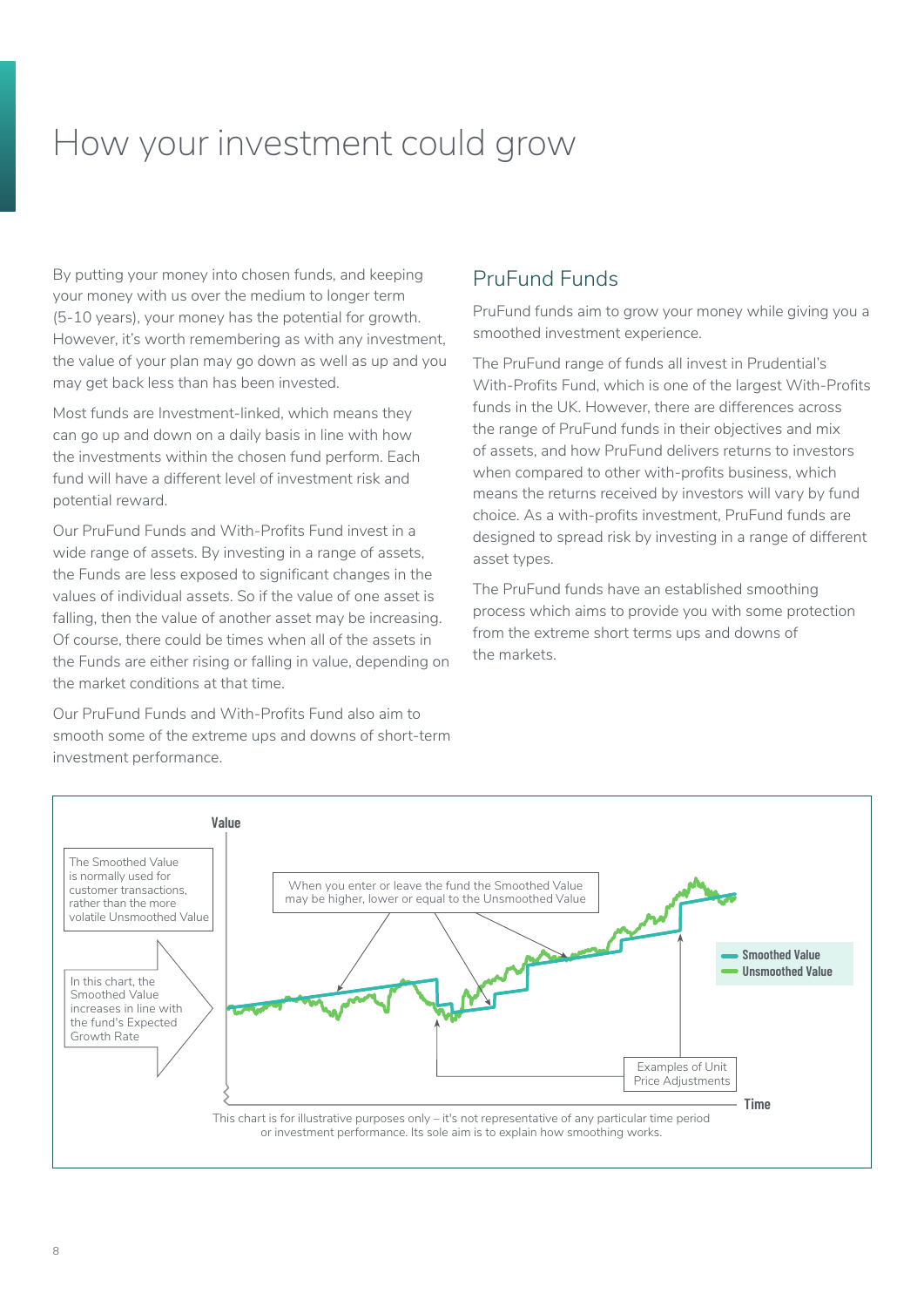#### **Expected Growth Rates (EGRs)**

Prudential set Expected Growth Rates (EGR); these are the annualised rates your investment would normally grow at. The Expected Growth Rates (EGR)'s reflect our view of how we think each PruFund fund will perform over the long term (up to 15 years). Each PruFund fund has its own EGR and investments into a PruFund will normally grow daily by the relevant EGR. EGR's are reviewed every 3 months, when they could rise or fall.

#### **Unit Price Adjustments (UPAs)**

Although we use a long term view of performance to set EGRs, we also have to take into account shorter term performance. On a daily basis, if the shorter term performance differs too much from our current Expected Growth Rate, we would have to amend the value of your fund up or down to ensure we are not returning too much or too little. We call these Unit Price Adjustments.

#### **Suspending smoothing**

In certain circumstances we might need to suspend the smoothing process for one or more of the PruFund funds. This is in order to protect the With-Profits Fund and the clients invested in it. This can happen independently for each fund in the PruFund range of funds.

#### **Range of funds**

There are a range of PruFund funds designed to suit different attitudes to risk and reward. They are designed for those wishing to invest for 5 to 10 years or more. There are five Risk Managed PruFund funds and also the PruFund Growth and Cautious funds, the latter two include some guarantee options (at an additional charge).

The five Risk Managed PruFunds use our established PruFund smoothing process and are designed to help you meet your attitude to risk by using asset allocation. The numbering of the funds within the fund names i.e. Prudential Risk Managed Passive 1 fund, up to Prudential Risk Managed Passive 5 fund, indicates the increasing level of investment risk associated with that fund – with 1 low and 5 high. The higher the level of investment risk, the greater the potential reward.

The PruFund Growth Fund aims to maximise investment growth by investing in a range of assets, with approximately 50% of the fund currently held in shares. The PruFund Cautious Fund aims for steady and consistent growth by investing a range of assets, with approximately 25% of the fund currently held in shares.

While the PruFund Funds aim to grow your money and provide a smoothed investment journey, there are optional guarantees (for an additional charge) which are offered on the PruFund Cautious Fund and the PruFund Growth Fund.

These are called PruFund Protected funds. Where available, if you select a PruFund Protected fund, you will be able to choose from a range of guarantee terms. These provide a guarantee that your investment will be worth at least a minimum amount at the end of the guarantee term. New guarantees on PruFund are currently suspended as, under current market conditions, the cost of guarantees on PruFund means they would not offer value for money.

For the range of PruFund funds, what you receive will depend on the value of the underlying investments, the Expected Growth Rates as set by the Prudential Directors, our charges, the smoothing process, if there is a guarantee and when you take your money out.

### With-Profits Fund

Investments in the With-Profits Fund grow by adding bonuses. There are two types of bonus:

**Regular Bonus** – This is added daily during the term of your Plan. We don't guarantee that a regular bonus will be added each year, but once added to your Plan it acts to increase the guaranteed minimum payout.

**Final Bonus** – This is an additional bonus we expect to pay when you take your money from your Plan. If the investment return has been low over the lifetime of your Plan, a final bonus may not be paid

**Market Value Reduction** – If you take money out of the With-Profits Fund, we may adjust the value of your fund if the value of the assets underlying your Plan is less than the value of your Plan including all bonuses. This adjustment is known as a Market Value Reduction (MVR). It is designed to protect investors who are not taking their money out and its application means that you get a return based on the earnings of the With-Profits Fund over the period your payments have been invested.

An MVR will reduce the value of your Plan and you may even get back less than you have invested in your Plan.

We quarantee not to apply an MVR on any regular withdrawals or on any claims due to death where the Plan is member designated.

Please see your document titled "Your With-Profits Plan – a guide to how we manage the Fund (Prudential Unitised With-Profits Plans and Cash Accumulation Plans)" for more information.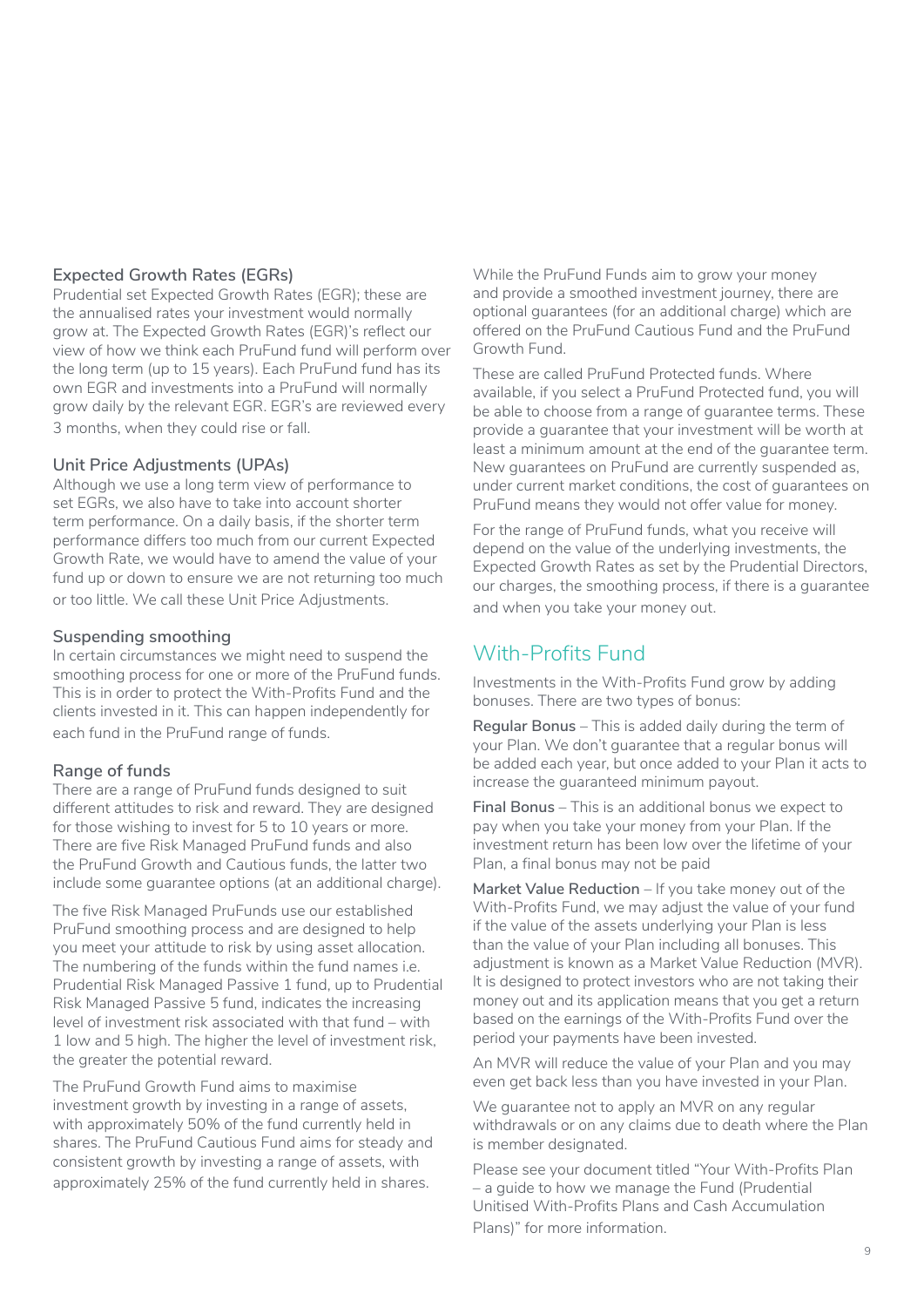### Size of With-Profits Fund

The Prudential Assurance Company Limited With-Profits Fund is one of the largest with-profits fund in the UK. The total level of assets backing the with-profits business in the Fund was £126.5 billion as at 31 December 2021. You can only choose to invest in the With-Profits Fund if;

- the plan is member designated; and
- you are under age 85.



This chart is for illustrative purposes only – it's not representative of any particular time period or investment performance. Its sole aim is to explain how we add bonuses.

#### Risk Managed Passive range

Our Risk Managed Passive range is managed to meet an expected long term volatility ceiling to help target different attitudes to risk. The range gives you access to M&G T&IO for active asset allocation, with a focused selection of underlying funds that use predominantly (at least 70%) passive fund management approaches.

Currently (as at February 2020) we offer one Risk Managed Passive fund on your Trustee Investment Plan (see table on page 7).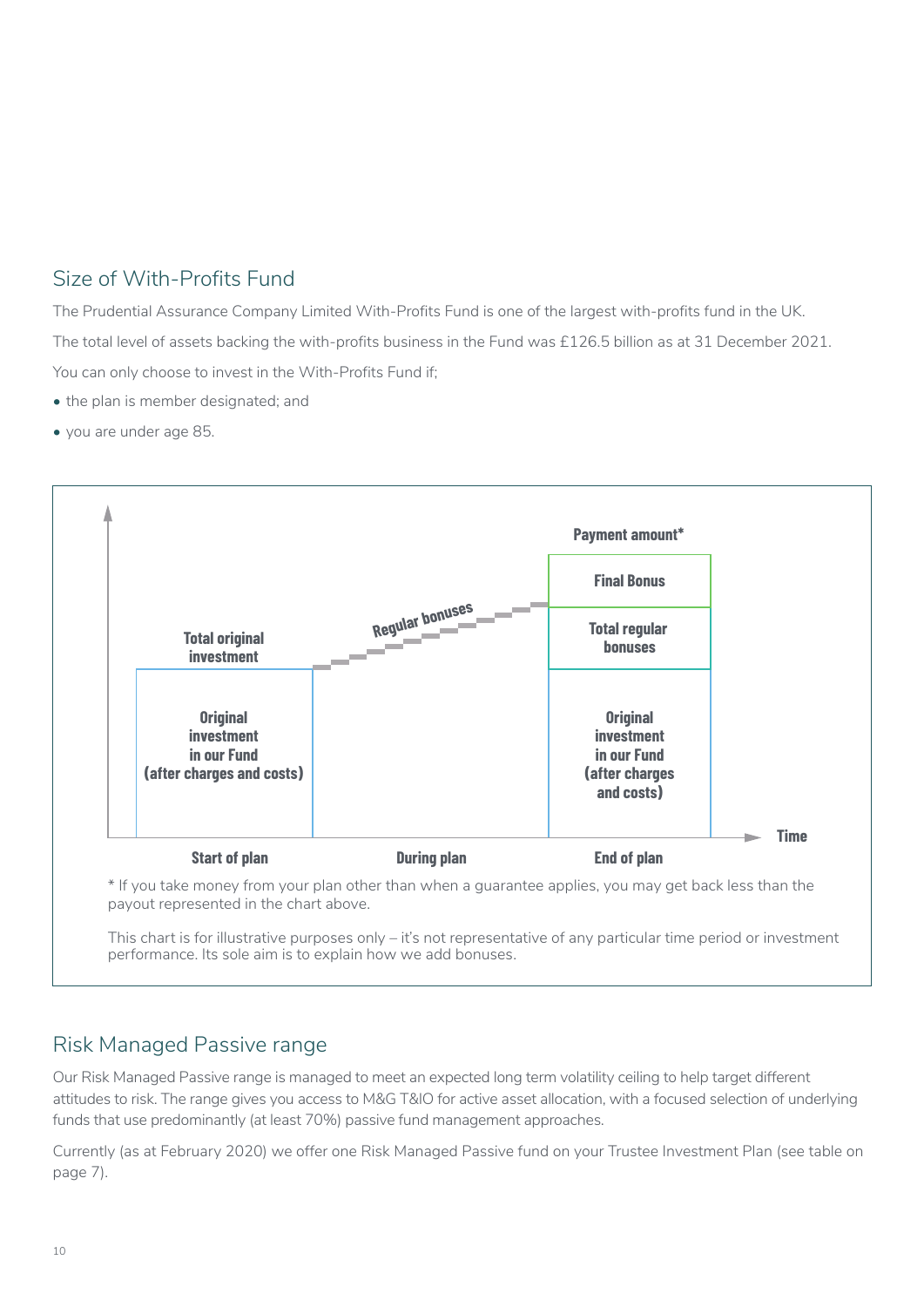## <span id="page-10-0"></span>The charges, costs and rewards

### Annual Management Charges (AMC)

The AMC is the charge we take for looking after your investment.

#### Further costs

There are other costs which aren't covered by the AMC, these can include maintenance costs for property investments and costs associated with investing in infrastructure, such as utilities, transport and renewable energy. These can vary over time.

### Yearly total

The yearly total combines the Annual Management Charge and further costs.

The fund, or funds, you choose will determine how much we deduct. You can see a full list of funds and the associated AMCs and further costs in our "Fund Guide: Prudential Trustee Investment Plan".

#### Guarantee charges

New guarantees are currently suspended as, under current market conditions, the cost of guarantees means they would not offer value for money.

There are charges for the guarantees on the With-Profits Fund and the PruFund Protected Funds. We take the guarantee charge:

- for With-Profits investments by making a small adjustment to regular and final bonuses.
- for PruFund Protected Funds, there is an explicit guarantee charge. The guarantee term options available are shown in the document "The PruFund Range of Funds: Guarantee Options" – INVS11470 which is available from your Financial Adviser.

### Fund Size discounts

We apply a Fund Size discount to the AMC based on the size of your fund.

The table below shows how the discount is applied.

| Fund size             | AMC discount |
|-----------------------|--------------|
| Less than £100,000    | 0.350%       |
| $£100,000 - £149,999$ | 0.400%       |
| $£150.000 - £249.999$ | 0.450%       |
| $£250,000 - £499,999$ | 0.4750%      |
| £500.000 - £749.999   | 0.500%       |
| £750,000 - £999,999   | 0.525%       |
| f1m and over          | 0.550%       |

The discount to the AMC will apply to the whole of your investment, not just the portion above the threshold levels shown above.

Plans set up on or after 28 April 2014 will be added together to calculate the value of the Fund Size discount. For Occupational Schemes, all TIP plans will be combined and for SIPPs, TIP fund values for each designated member only will be combined.

#### **For example:**

If Richard invests £120,000 into a TIP and he selects a fund with an AMC of 1.45%, he will only pay 1.05%, a reduction of 0.400%. This is a saving of over £480 each year on the AMC payable. He could earn higher discounts if his fund grows or lower discounts if the investment falls or withdrawals reduce the value of the fund.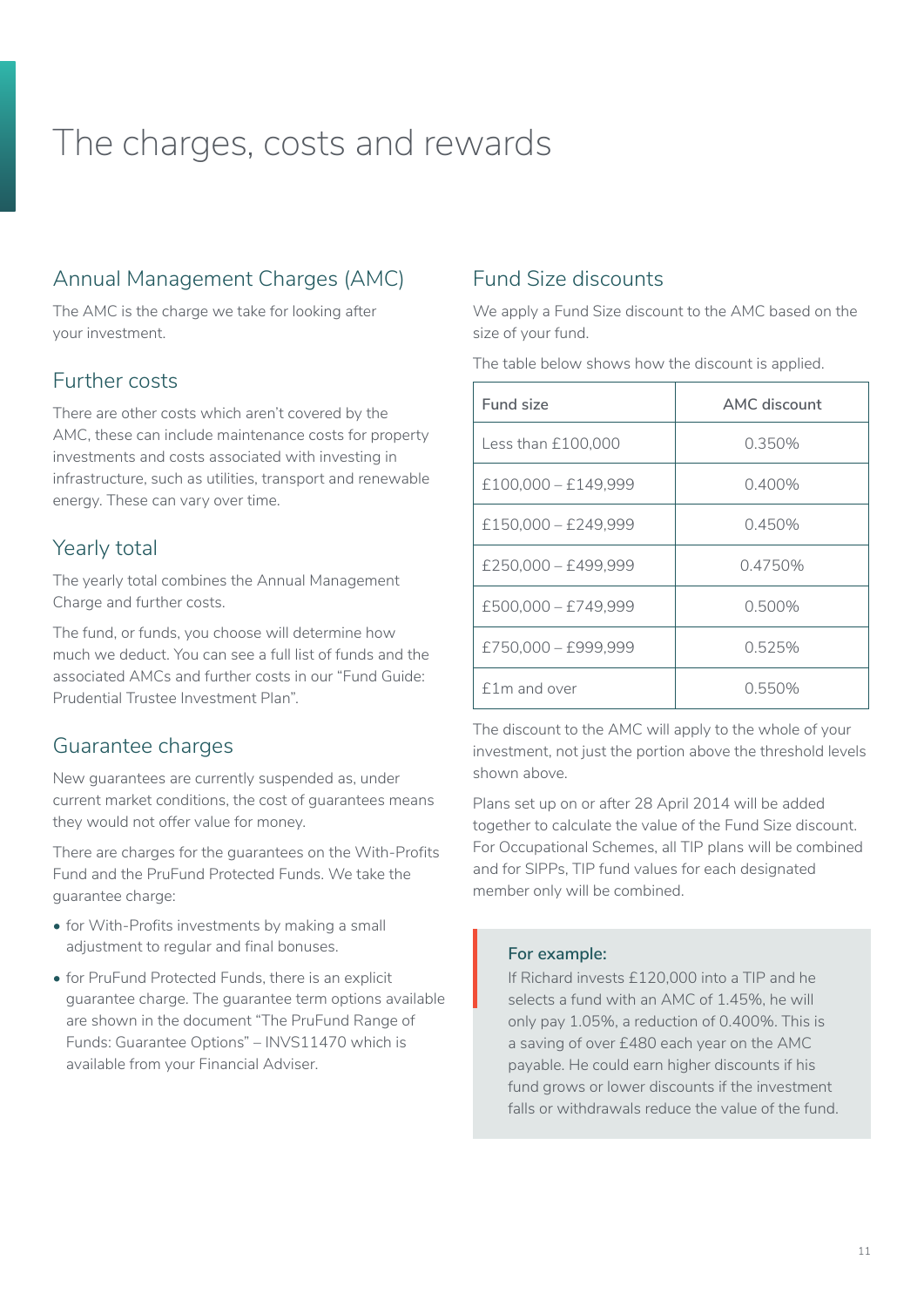## <span id="page-11-0"></span>Case Studies – How could a TIP help you?

### Peter with SIPP investment – cautious of the investment market



Peter is aged 43 and following advice he chose to leave the market in 2008 at the time of a market crash. He has £50,000 in his existing SIPP Cash account.

Peter's concerns are:

- Market timing
- Concern over low returns
- Inflation reducing the real value

Peter may consider switching part of this investment to Prudential's Trustee Investment Plan to benefit from:

- Investment growth potential
- Active management of M&G T&IO managed multi-asset funds in line with the risk profile of his selected fund
- For PruFund, we declare Expected Growth Rates (EGRs), which can help to give an indication of future growth on his investment. However EGRs can change each quarter and we may apply unit price adjustments. There may be occasions where we have to suspend the smoothing process.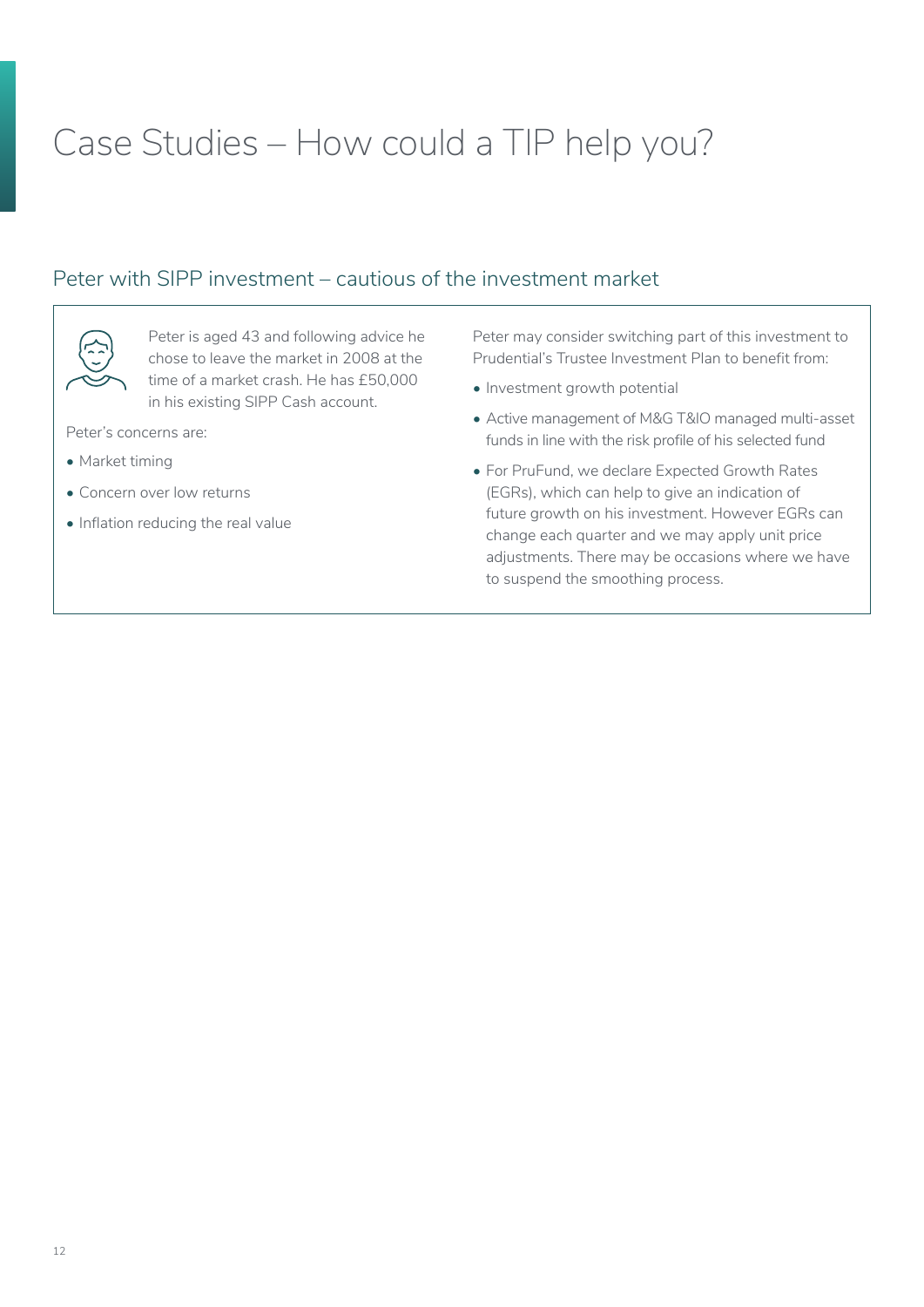### Jack is looking for income in retirement from his investments



Jack is aged 63, and has a £500,000 SIPP. He wants to use his SIPP to generate an income.

Jack may use Prudential's Trustee Investment Plan so he can:

- allocate some of his investment to TIP to provide an income
- keep flexibility over the income limits subject to the TIP maximum limits.

The value of any investment, and any income taken from it, can go down as well as up so your customer might not get back the amount they put in.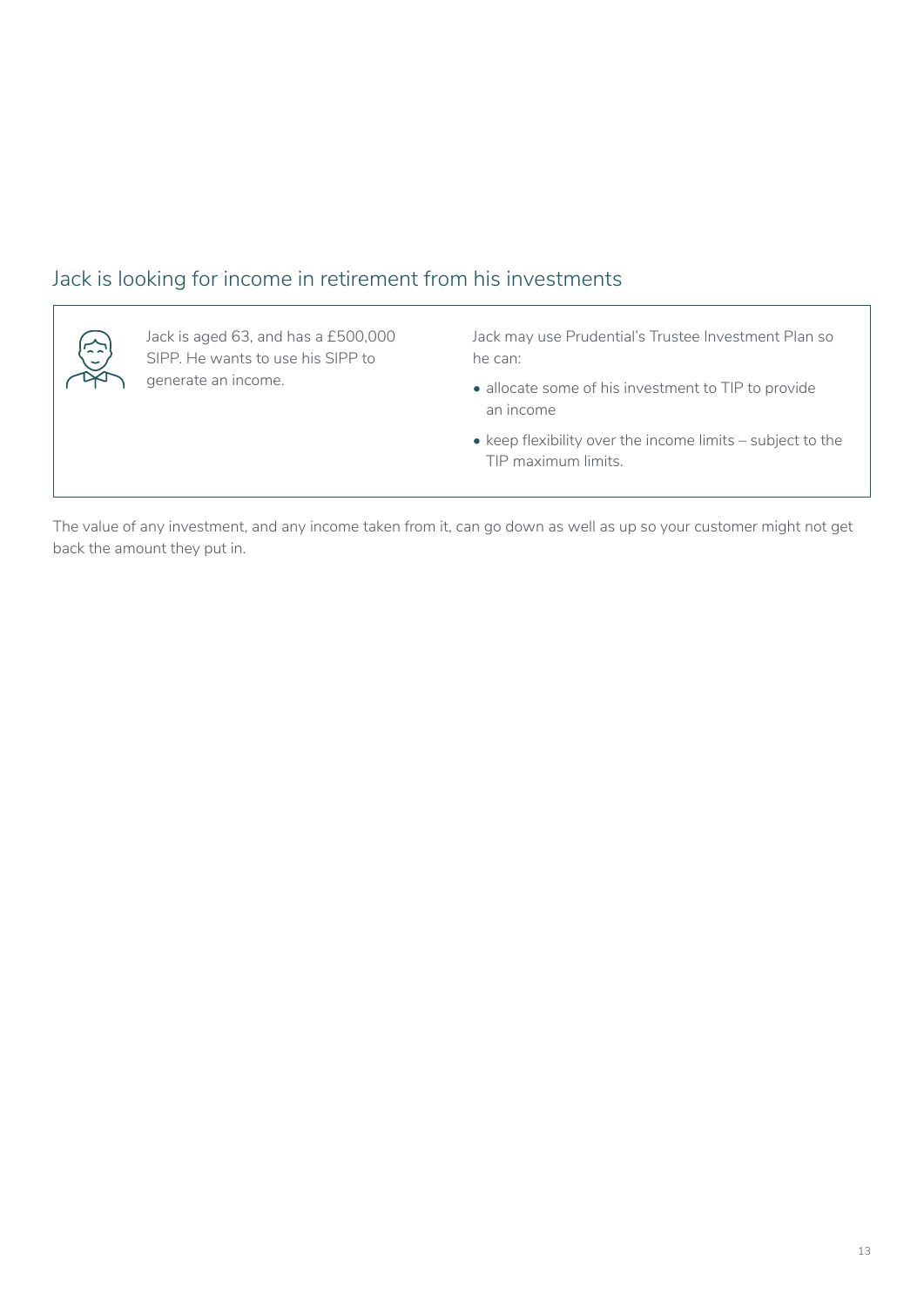## <span id="page-13-0"></span>During the lifetime of your Plan

#### Free fund switches

You can invest in up to six funds at any one time. If you want to change your investment choices you can switch your money between funds at any time.

### Keeping track of your savings

To help you keep track of your investment, we will send you an annual statement so you can review and discuss your Plan with your Financial Adviser.

### Where to find more information

The Key Features document and Fund Guide for the Trustee Investment Plan are both good points of reference for further information. We recommend that you also speak to your Financial Adviser if you do need any further information.

#### If you need to contact us you can

- Call us: 0808 100 3429 Lines are open from 9am to 5pm Monday to Friday
- Mail us: Prudential, Lancing BN15 8GB
- Visit us: **[pru.co.uk](https://www.pru.co.uk/)**

### About Prudential

We've been providing UK customers with pensions and investments for more than 170 years.